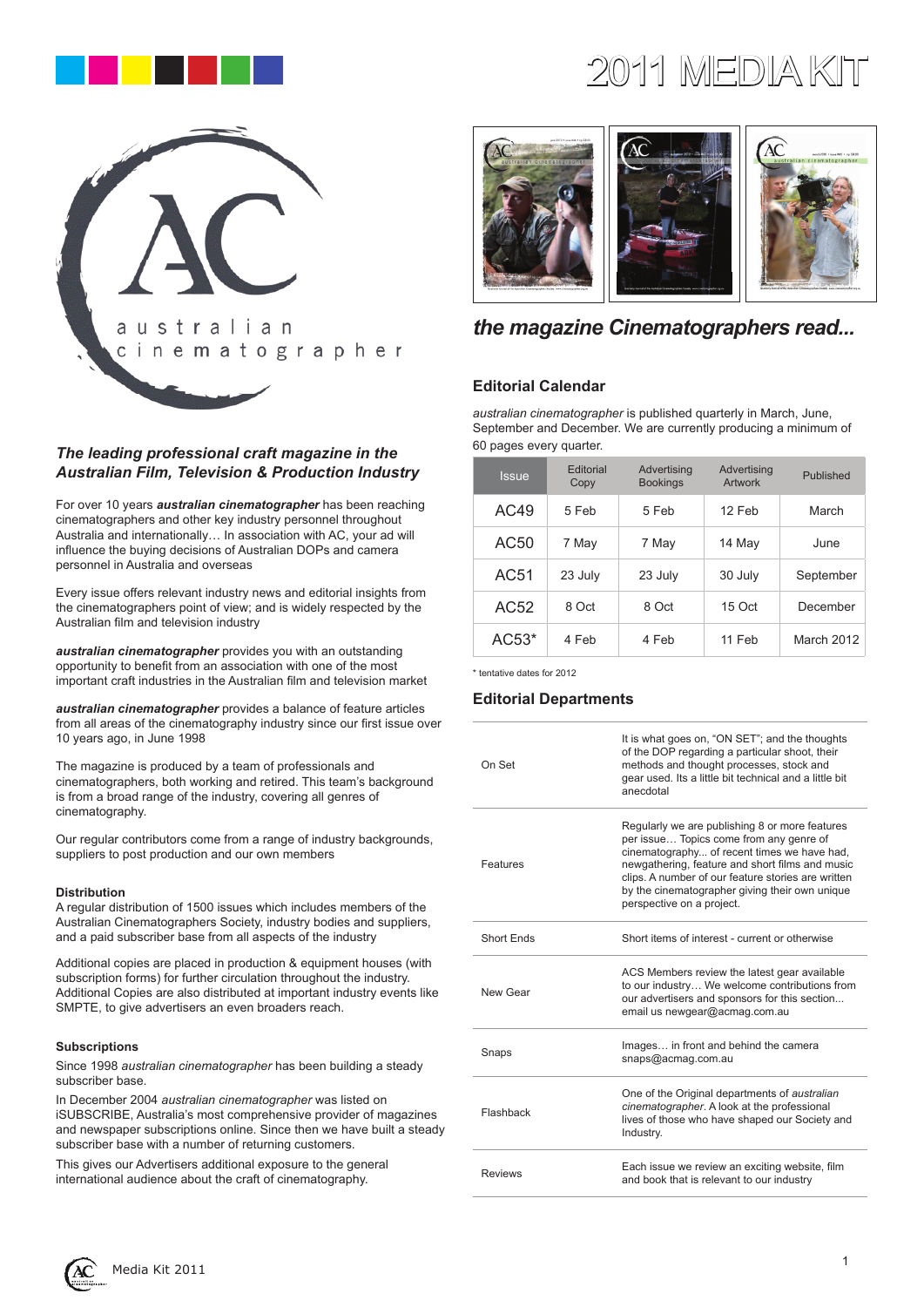

# 2011 MEDIA KIT

# **Advertising Rates 2011**

| Premium<br><b>Positions</b> |            | 4 issues only |            |  |  |
|-----------------------------|------------|---------------|------------|--|--|
| <b>Back Cover</b>           | \$7519.63  |               |            |  |  |
| Inside Front                | \$6439.25  |               |            |  |  |
| Inside Back                 | \$6439.25  |               |            |  |  |
|                             |            |               |            |  |  |
| 4 colour                    | Casual     | 2x            | 4x         |  |  |
| Full Page                   | \$2037.13  | \$1,935.00    | \$1,833.95 |  |  |
| 1/2 Page                    | \$1,222.28 | \$1,161.00    | \$1,099.73 |  |  |
| 1/3 Page                    | \$916.98   | \$870.75      | \$824.53   |  |  |
| 1/4 Page                    | \$712.73   | \$677.25      | \$641.78   |  |  |
|                             |            |               |            |  |  |
| <b>Business Card</b>        | Casual     | 2x            | 4x         |  |  |
| 90mm x 54mm                 | \$110      | \$100         | \$95       |  |  |
|                             |            |               |            |  |  |
| <b>Inserts</b>              | Casual     |               |            |  |  |
| Single Page                 | \$645      |               |            |  |  |
| <b>Multiple Page</b>        | <b>POA</b> |               |            |  |  |
|                             |            |               |            |  |  |

# **Advertising Conditions**

- The above prices are per issue and GST exclusive and valid until December 2011
- Further discounts are available to National and State Sponsors of the Australian Cinematographers Society.
- AC is published fully digital and finished material should be supplied on disk (or electronically). See Mechanical Specifications section for details
- All display advertisers receive a complimentary copy of each issue carrying their advertisements.
- Placement of advertising is on a first come first served basis. Ad placement in 4 issues is alternate front/back of the magazine, unless otherwise stated.
- Preferred placements are available, on a limited basis. A surcharge is applicable to this placement as per the ratecard
- Bookings will only be accepted by using the Advertising Booking Form with this media kit, or downloadable from our website www. cinematographer.org.au/magazine/bookingform
- The 4 issues price is only available when you book and confirm 4 issues in advance, and the account is settled in full on receipt of invoice.
- All Accounts are Payable no more than 30 days after publication.
- 7.5% Late Payment fee will be charged for invoices older than 60 days. In addition, no further advertising will be placed until account settled in full. Future advertising will require prepayment within 7 days of placement
- First time advertisers should send payment with their copy; they will receive 30 days credit for all subsequent advertising. This prepayment will be waived if the company has previous credit history as ACS Sponsors.
- All advertising material is subject to the approval of australian cinematographer management who reserve the right to decline advertising that is considered unsuitable for our publication.

# **Advertising Sizes**



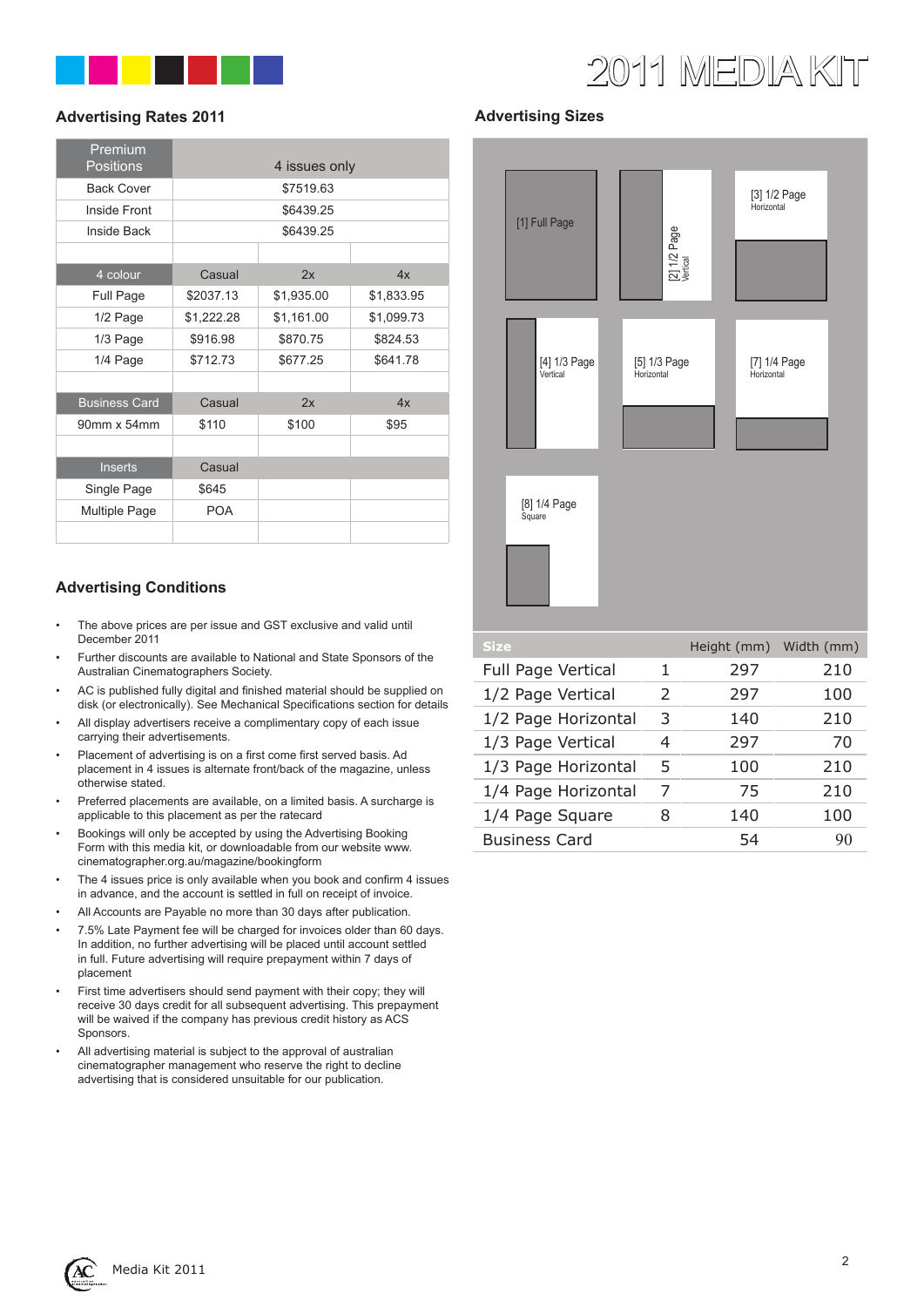

# 2011 MEDIA KIT

# **Advertising Technical Specifications**

## **File Formats**

We accept

• **PDF (CMYK Press Resolution).** PDF's must be prepared as specified by the 3DAP guideline www.3dap.com.au

**Bleed:** Allow 5mm on all sides

**Page Trim Size:** A4 297mm deep x 210mm wide

\* If you are generating PDFs through InDesign, Illustrator or Photoshop please flatten any transparent areas within the files before postscripting. For a complete reference and troubleshooting guide on how transparency affects output please refer to Achieving Reliable Print Output from Adobe Applications with Transparency at www.adobe.com/studio/print. There are also other invaluable guides under the headings of Print Resources, PDF & Printing and Colour & Transparency.

## **We do not accept:**

Word, CorelDraw, Excel, Freehand, Pagemaker, Publisher, Powerpoint files, PDFs derived from these applications or PDFs generated directly out of any application. Film & Bromides are also not accepted.

#### **Fonts**

Include or embed all Postscript (printer and screen) Fonts.

Outline all fonts in Adobe Illustrator.

We do not accept True Type fonts.

#### **Colour**

- 4 colour process throughout
- CMYK only for both colour images and illustrations. RGB and Pantone images must be converted to CMYK
- It is recommended that all black type be made up using process black only, not four colours.

#### Image **Resolution**

- Format EPS or TIFF.
- Four-colour CMYK 300 dpi at 100% print size.
- Black &White Line Art 1200 dpi at 100% print size.
- Please ensure that all images are properly cropped and scaled to as near to 100% of the final advertisement size as possible.

## **Proofing**

A proof must be supplied with the digital file. AC accepts no responsibility for quality reproduction or printing accuracy if proofs are not supplied.

We accept any proof type with the digital files to ensure the correct layout of your advertisement, if a colour proof is supplied, we will endeavour to accurately reproduce the colour within the final printed result. To ensure accurate colour within the final printed result, a digital '3DAP proof' must be supplied with your ad.

## **Advertising Details**

Please list details of the key, file or production number/s of material, the size, client, issue date and feature for each supplied advertisement. All Trademarks, Copyrights and other Intellectual property rights are the property of their respective owners.

## **Delivery of material**

Disk: CD & DVD disks accepted. Macintosh or PC formatted.

- Send to: Advertising Department,
- australian cinematographer magazine
- PO Box 402 West Ryde, NSW 1685

Email to advertising@acmag.com.au or send via www.yousendit.com

#### **Disclaimer**

Austcine Publishing cannot be held responsible for the reproduction of material that does not adhere to any specifications outlined within this document.

# **Contact the AC Team**

Ted Rayment - **AC Committee Chair & Advertising** M: 0411 525 733 e: trayment@cinematographer.net.au

Butch Calderwood ACS - **Editor** M: 0402 168 230 e: editor@acmag.com.au

Heidi Tobin - **Associate Editor - Production** M: 0433 146 366 e: htobin@cinematographer.net.au

Tony Luu ACS - **Associate Editor - Features** M: 0417 609 959 e: tluu@cinematographer.net.au

Mylene Ludgate - **Financial Controller**  $\overline{1}$ : 0418 853 515 e: treasurer@austcine.org.au

**Postal Address** PO Box 402 West Ryde, NSW 1685 ABN: 73 581 063 611 web: www.cinematographer.org.au/magazine

Ask for a quote or confirm your booking now

Booking Forms are downloadable from www.cinematographer.org.au/magazine/bookingform



australian cinematographer is published by AustCine Publishing for the Australian Cinematographers Society

details in this doccument are correct as at January 2011 Additional copies of this media kit and booking forms are available from our website **www.cinematographer.org.au/magazine/mediakit**